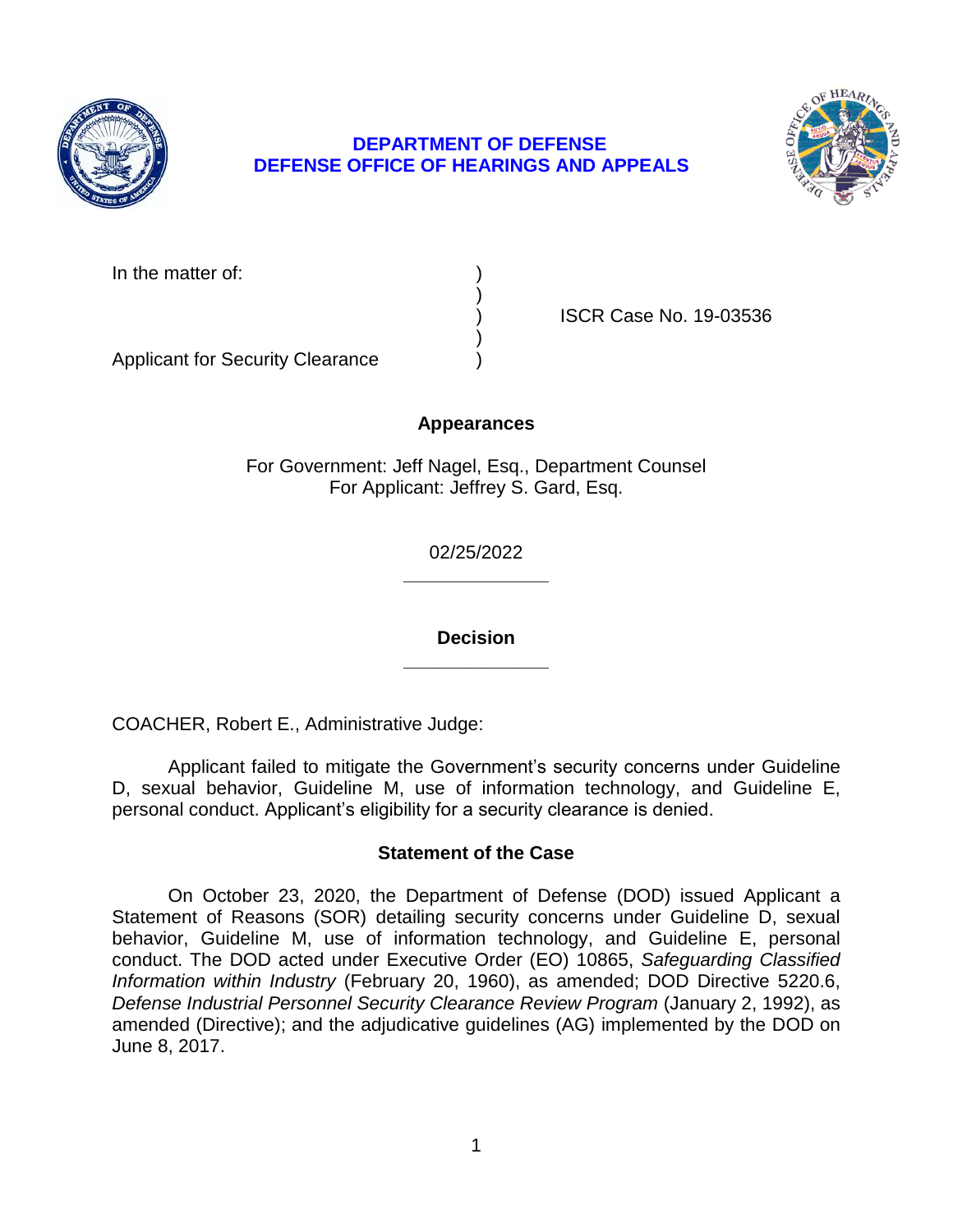Applicant answered the SOR on December 3, 2020, and requested a hearing. The case was assigned to me on October 21, 2021. The Defense Office of Hearings and Appeals (DOHA) issued a notice of hearing on November 3, 2021, and the hearing was held as scheduled on November 17, 2021. (Applicant's counsel agreed to the November 17, 2021 hearing date on October, 27, 2021, *See* Hearing Exhibit (HE) II) The Government offered exhibits (GE) 1 through 8, which were admitted into evidence and offered exhibits (AE) A and B, which were admitted into evidence without objection. The record was held open until November 30, 2021, to allow Applicant to provide additional evidence. He timely submitted AE C, which was admitted without objection. without objection. The Government's exhibit list was marked as HE I. Applicant testified DOHA received the hearing transcript (Tr.) on November 29, 2021.

#### **Findings of Fact**

 The admissions are adopted as findings of fact. After a thorough and careful review of In Applicant's Answer, he admitted all the SOR allegations, with explanations. the pleadings and evidence submitted, I make the following additional findings of fact.

 Applicant is 68 years old. He is married (his third marriage) and has no children of his own. He currently works for a defense contractor for whom he has worked for approximately six years. He has a bachelor's degree. He first received a security clearance sometime in the 1980s. In 2016, his active security clearance was suspended by the Defense Security Service (DSS) for the allegations at issue in this hearing. His current employer is sponsoring him for his security clearance request. (Tr. 20, 37-38; GE 1, 5)

 2001 and 2015, used his company-issued computer to upload, view, and save images of naked women and young girls, ages 11-15, in modeling poses and with scant clothing. It also alleged Applicant continues to view similar images at home on his cell phone; (2) that in January 1997, Applicant was arrested and charged with sexual assault and sexual assault on a child while in a position of trust; and (3) that Applicant attended a 12-step program for sex addicts from 2001 to 2016, but stopped attending because his wife did not think it was helping him. (SOR ¶¶ 1.a-1.c) I find that SOR ¶ 1.c does not fall within any of Guideline D's disqualifying conditions and further find for the Under Guideline D, the SOR alleged the following: (1) that Applicant, between Applicant on this allegation.

Under Guideline M, the SOR alleged the following: (1) that Applicant signed documents prepared by his employer, for whom he worked from 2001 to 2015, that prohibited him from using his company-issued computer to view any pornography; and (2) that Applicant, between 2001 and 2015, used his company-issued computer to upload, view, and save images of naked women and young girls, ages 11-15, in modeling poses and with scant clothing. It also alleged Applicant continues to view similar images at home on his cell phone. (SOR ¶¶ 2.a-2.b)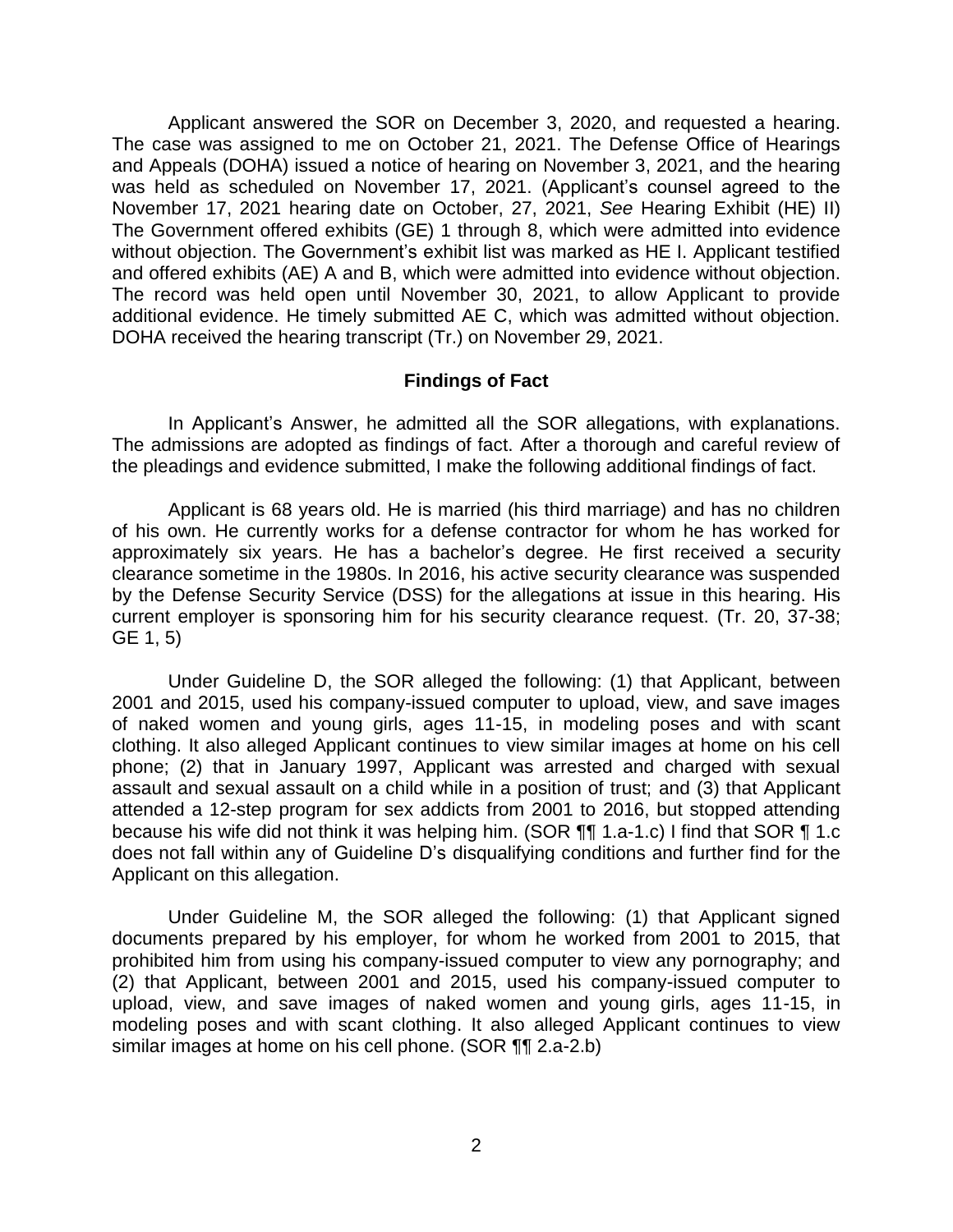Under Guideline E, the SOR alleged: (1) that in February 2015, Applicant was removed from his work premises, had his work laptop and security badges confiscated for violations of personal conduct and violations of his company's network information technology systems; (2) that in March 2015, Applicant was terminated from his employment; (3) that Applicant, between 2001 and 2015, used his company-issued computer to upload, view, and save images of naked women and young girls, ages 11- 15, in modeling poses and with scant clothing. It also alleged Applicant continues to view similar images at home on his cell phone; and (4) that Applicant signed documents prepared by his employer, whom he worked for from 2001 to 2015, that prohibited him from using his company-issued computer to view any pornography. (SOR ¶¶ 3.a-3.c)

 In approximately 1997, Applicant was arrested for inappropriately touching his 11-year-old stepdaughter. He touched her through her clothing when she was sleeping (or pretending to sleep). He did this once a week for a month. The child told her mother admitted viewing images of adolescent girls ages 11 to 15 in sexually erotic poses during this time. He was arrested on felony charges of sexual assault on a child and sexual assault on a child while in a position of trust. He pleaded guilty and was given a ordered to attend treatment by a therapist for four years. He was ordered to register as a sex offender. He successfully completed his probation, including attending his court- ordered treatment. He was released from probation and successfully fulfilled the terms of his deferred sentence in 2001. The original charges were then dropped. From 2001 to 2016, he voluntarily attended a 12-step recovery program for sex addicts. He believed the meetings were helpful, but his wife did not, so he stopped attending. He is no longer listed as a sex offender in his home state. In his SOR answer, Applicant claimed that a therapist gave him a favorable prognosis against reoffending. He did not (Applicant's second wife) about Applicant's actions. He admitted his behavior. He also deferred sentence, which included four years of unsupervised probation. He was also offer any records to document of said prognosis or discuss his treatment history. (Tr. 27, 37-38, 40; GE 2, 7; AE C; SOR answer)

 From June 2001 to March 2015, Applicant worked for employer 1 (E1) as a software engineer. In his interview with a defense investigator in July 2019, Applicant admitted that he signed documents provided by E1, or E1's predecessor company, acknowledging that he was prohibited from having and viewing pornography on his company-provided computer. In his hearing testimony, Applicant equivocated this point stating that he could not recall any specific formal company policy regarding the personal use of a company-issued laptop. He also stated that someone told him he could use his company-issued laptop for personal use, but he could not recall who that person was. I did not find Applicant's testimony credible. (Tr. 23, 30, 34; GE 2; SOR answer)

 In February 2015, law enforcement became aware that Applicant may have had child pornography on his company-issued laptop. In October 2015, Applicant's work laptop was seized and examined by law enforcement forensic examiners. The examination concluded that the material found on the computer was not child pornography, but rather child erotica (adolescent children posed in erotic positions with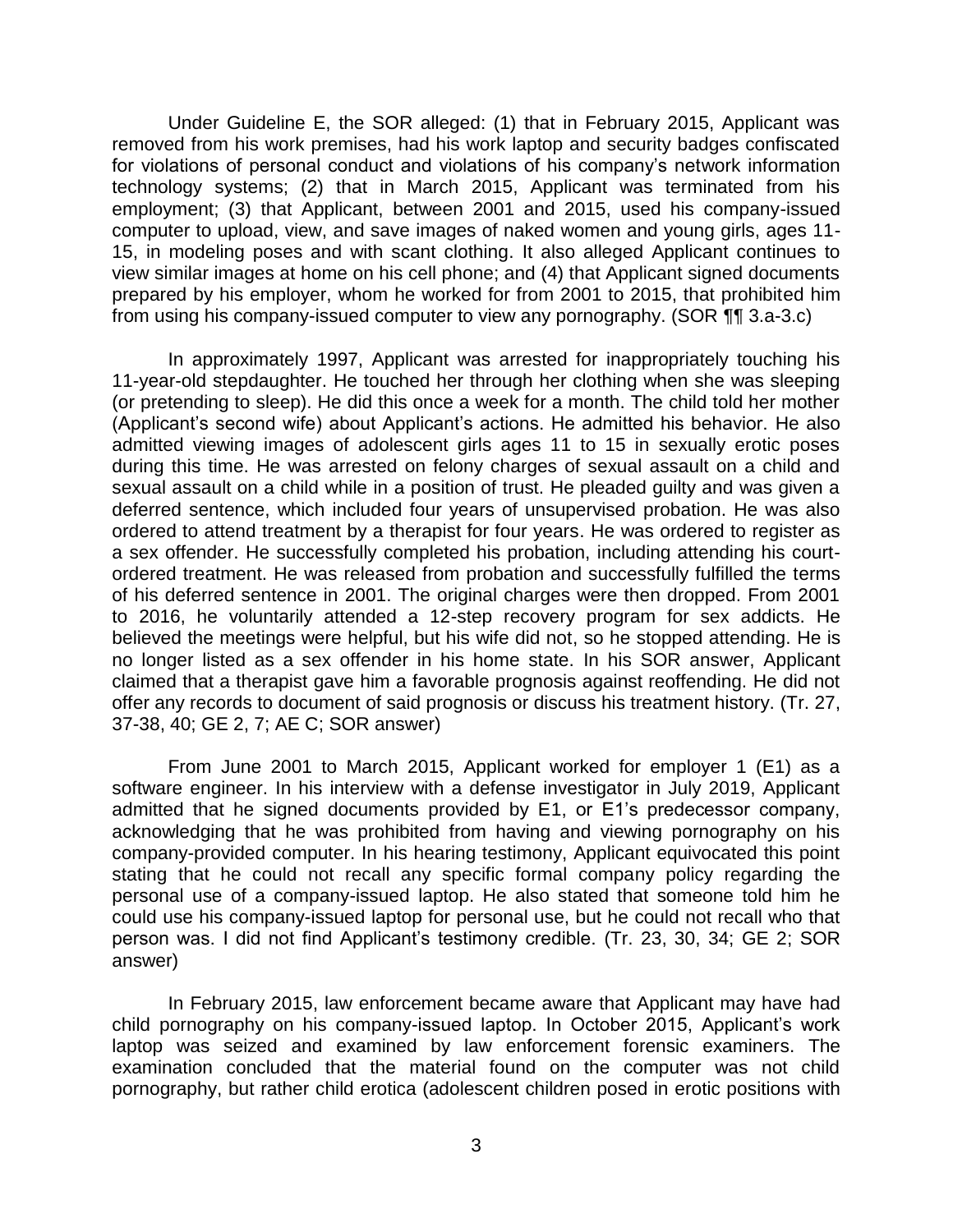skimpy and/or revealing clothing). Possessing child erotica on a computer does not violate any state law where Applicant was located. The criminal investigation was closed. Applicant admitted have adult pornography on his employer-provided laptop. (Tr. 28; GE 2, 8)

 In February 2015, Applicant's employer put him on administrative leave pending the criminal investigation into his alleged computer misuse. In March 2015, due to the uncertainty of his computer activities, his employment was terminated with E1 and he was directed to return all the government and E1 property issued to him. In April 2016, he received notification from the DSS that his security clearance was suspended based on information obtained by DOD regarding his sexual behavior and criminal conduct. In his SOR answer, he admitted using his company-issued laptop to view, upload, and save images of naked women and scantily dressed young girls (ages 11-15) posed in erotic positions. He also admitted signing company documents prohibiting him from using his company-laptop for these purposes. (Tr. 23-24, 28-29, 34-35; GE 2, 4, 5; SOR answer)

 or save any type of pornographic material. He documented that he has no criminal record in his home state, other than the 1997 child sexual abuse crime. He admitted that he continues to view child erotica on his personal electronic devices. He viewed these types of images as recently as a month before his security clearance hearing. He continues to view this material because he is sexually stimulated by viewing images of scantily dressed girls, ages 11 to 15, in modeling poses. He admitted that his actions show questionable judgment on his part. (Tr. 24-26, 28-29, 34-36; GE 2; AE B Applicant denied using his current company-issued computer to view, download,

 recognizing his contributions to the overall success of the company. He also received Applicant presented several "U Rock" awards from his current employer recognition for his five years of service in August 2020. (AE A)

#### **Policies**

 When evaluating an applicant's suitability for a security clearance, the administrative judge must consider the adjudicative guidelines. In addition to brief introductory explanations for each guideline, the adjudicative guidelines list potentially disqualifying conditions and mitigating conditions, which are used in evaluating an applicant's eligibility for access to classified information.

 These guidelines are not inflexible rules of law. Instead, recognizing the complexities of human behavior, these guidelines are applied in conjunction with the factors listed in the adjudicative process. The administrative judge's overarching adjudicative goal is a fair, impartial, and commonsense decision. According to AG  $\P$  2(a), the entire process is a careful weighing of a number of variables known as the "whole-person concept." The administrative judge must consider all available, reliable information about the person, past and present, favorable and unfavorable, in making a decision.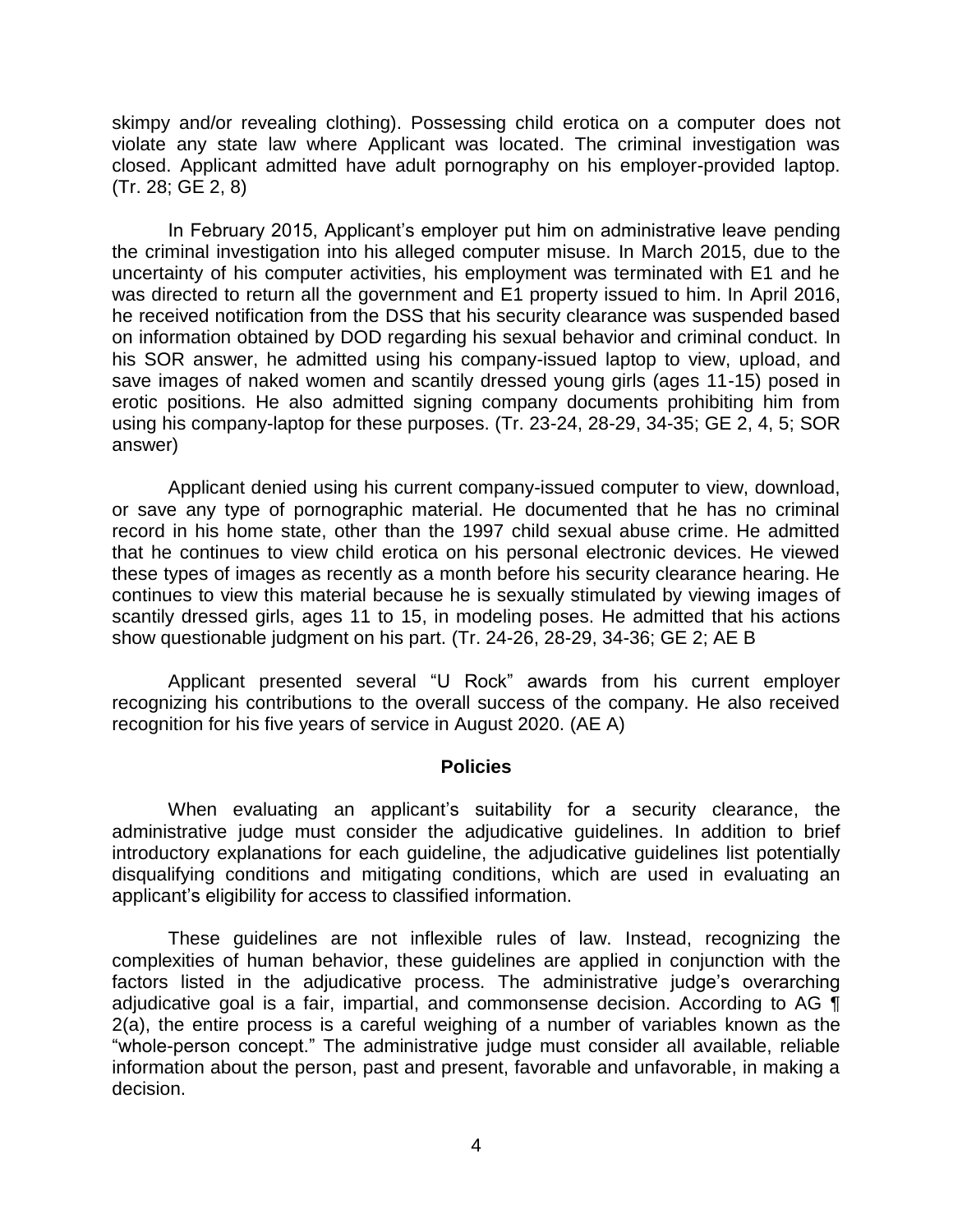The protection of the national security is the paramount consideration. AG  $\P$  2(b) eligibility will be resolved in favor of the national security." In reaching this decision, I have drawn only those conclusions that are reasonable, logical, and based on the requires that "[a]ny doubt concerning personnel being considered for national security evidence contained in the record.

 Under Directive ¶ E3.1.14, the Government must present evidence to establish responsible for presenting witnesses and other evidence to rebut, explain, extenuate, or mitigate facts admitted by applicant or proven by Department Counsel, and has the controverted facts alleged in the SOR. Under Directive ¶ E3.1.15, an "applicant is ultimate burden of persuasion to obtain a favorable security decision."

 A person who seeks access to classified information enters into a fiduciary relationship with the Government predicated upon trust and confidence. This relationship transcends normal duty hours and endures throughout off-duty hours. The Government reposes a high degree of trust and confidence in individuals to whom it grants access to classified information. Decisions include, by necessity, consideration of the possible risk that an applicant may deliberately or inadvertently fail to safeguard classified information. Such decisions entail a certain degree of legally permissible extrapolation about potential, rather than actual, risk of compromise of classified information.

 Section 7 of EO 10865 provides that decisions shall be "in terms of the national interest and shall in no sense be a determination as to the loyalty of the applicant concerned." *See also* EO 12968, Section 3.1(b) (listing multiple prerequisites for access to classified or sensitive information).

## **Analysis**

## **Guideline D, Sexual Behavior**

 The security concern relating to the guideline for sexual behavior is set out in AG  $\P$  12:

Sexual behavior that involves a criminal offense; reflects a lack of judgment or discretion; or may subject the individual to undue influence of coercion, exploitation, or duress. These issues, together or individually, may raise questions about an individual's judgment, reliability, trustworthiness, and ability to protect classified or sensitive information. Sexual behavior includes conduct occurring in person or via audio, visual, electronic, or written transmission. No adverse inference concerning the standards in this Guideline may be raised solely on the basis of the sexual orientation of the individual.

AG ¶ 13 describes conditions that could raise a security concern and may be disqualifying in this case. The following is potentially applicable: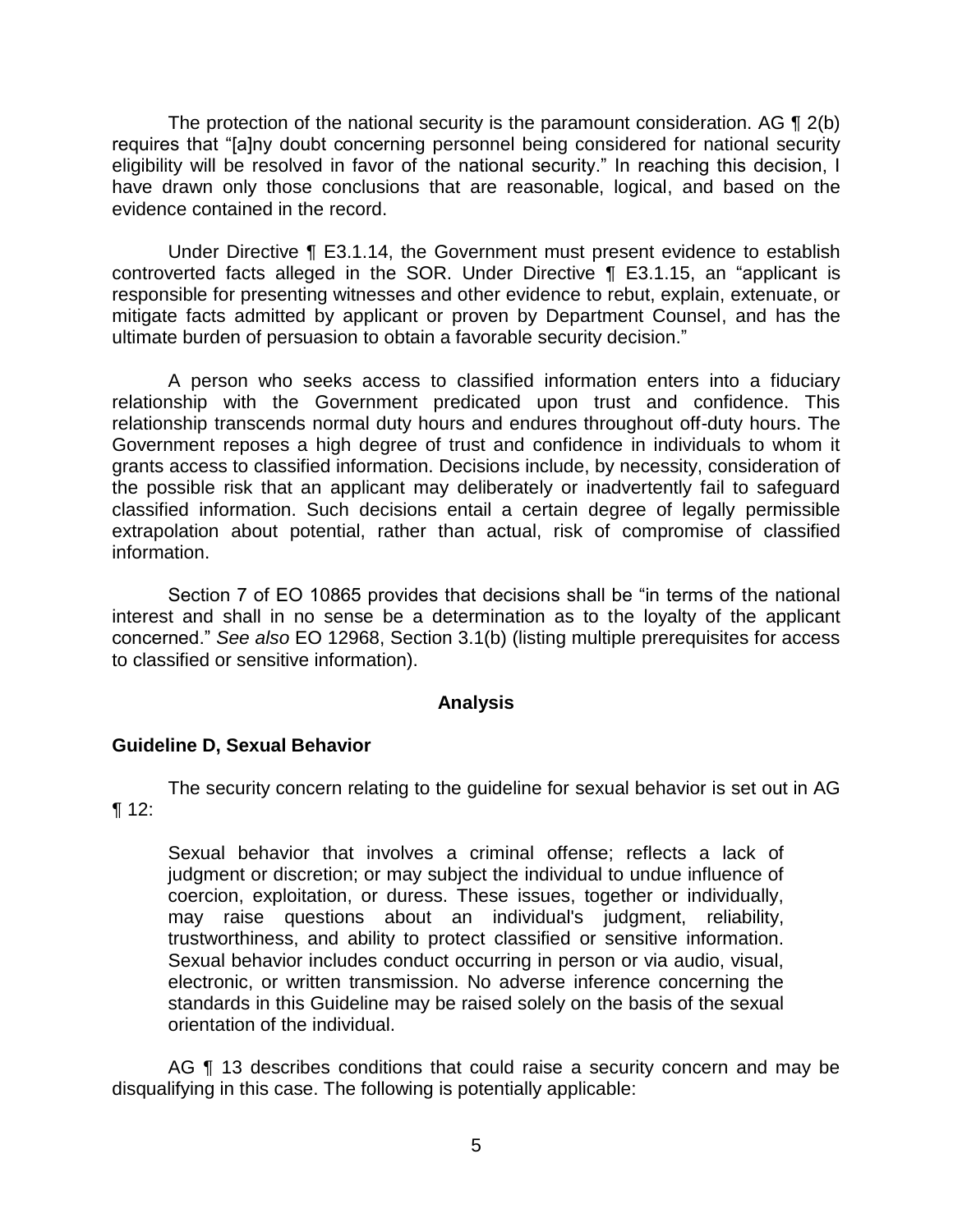(a) sexual behavior of a criminal nature, whether or not the individual has been prosecuted; and

(d) sexual behavior of a public nature or that reflects lack of discretion or judgment.

 In approximately 1997, Applicant admitted and pleaded guilty to sexually assaulting his 11-year-old stepdaughter on multiple occasions. Between 2001 and 2015, Applicant admitted downloading and viewing on his company-issued laptop images of adult pornography and child erotica. He further admitted that his actions demonstrated poor judgment. The above disqualifying conditions apply to SOR ¶¶ 1.a and 1.b. The allegation in SOR ¶ 1.c does not fall within any disqualifying condition under this Guideline.

 I have also considered all of the mitigating conditions for sexual behavior under AG ¶ 14 and considered the following potentially relevant:

(b) the sexual behavior happened so long ago, so infrequently, or under such unusual circumstances, that it is unlikely to recur and does not cast doubt on the individual's current reliability, trustworthiness, or judgment; and

 (e) the individual has successfully completed an appropriate program of treatment, or is currently enrolled in one, has demonstrated ongoing and consistent compliance with the treatment plan, and/or has received a favorable prognosis from a qualified mental health professional indicating the behavior is readily controllable with treatment.

 years ago. His viewing of adult pornography and child erotica on his company-issued laptop occurred as recently as 2015. While these dates might suggest that his actions are in the past, his admission of his ongoing fascination of and stimulation by viewing child erotica, as recently as a month before his hearing, calls into question his recent judgment. The common denominator of a continuing sexual fascination with pre- teenage girls and his past criminal acts and unauthorized computer use also involving pre-teenage girls casts doubt on his current reliability, trustworthiness, and judgment. AG ¶ 14(b) does not apply. Applicant completed the court-ordered counseling associated with his 1997 offense. He failed to corroborated his assertions that a therapist gave him a positive prognosis concerning his sexual behavior. He also failed Applicant's sexual assaults on his 11-year-old stepdaughter occurred over twenty to document any treatment he received. AG ¶ 14(e) has some application.

#### **Guideline M, Use of Information Technology Systems**

 AG ¶ 39 expresses the security concern pertaining to use of information technology systems: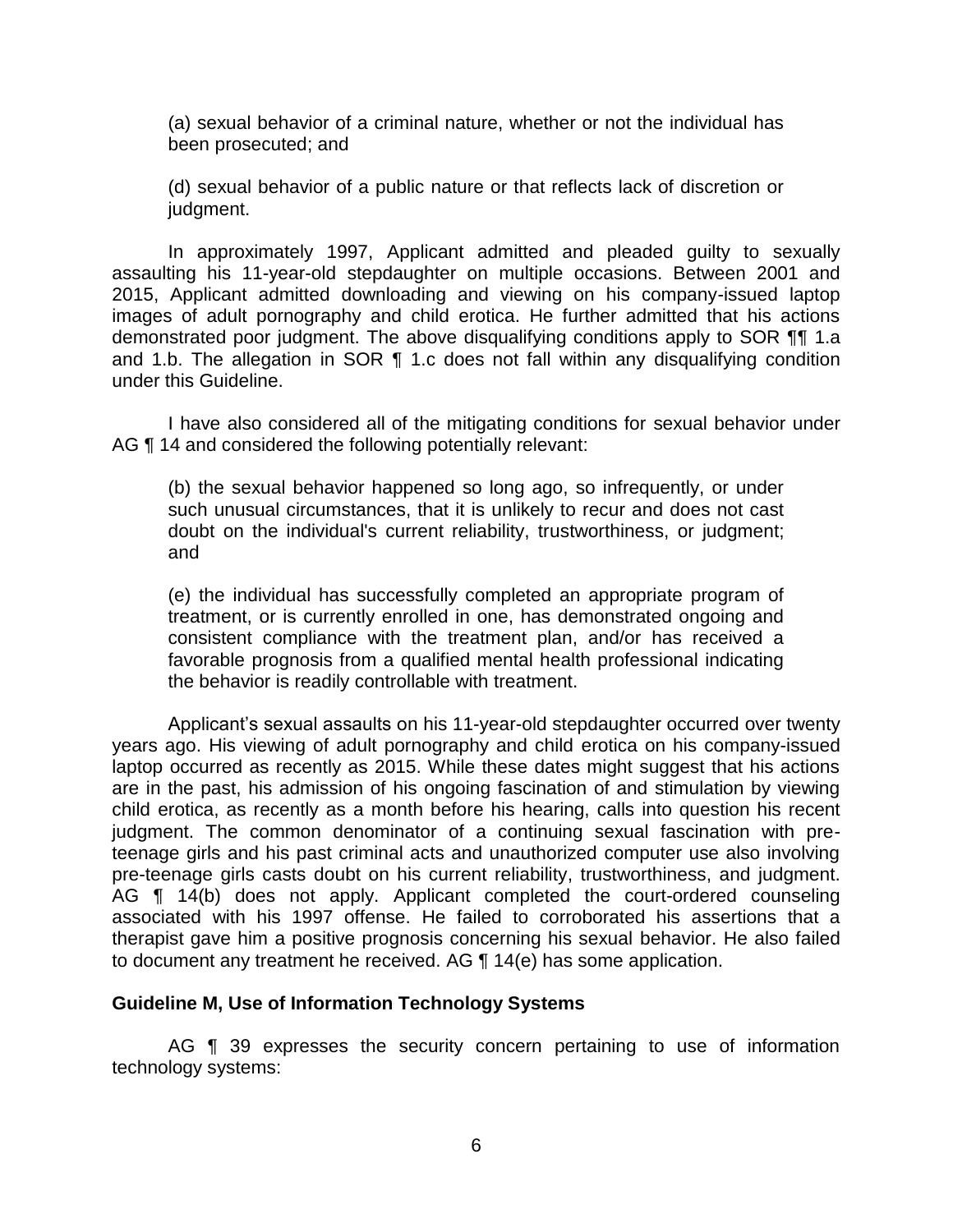Failure to comply with rules, procedures, guidelines, or regulations pertaining to information technology systems may raise security concerns about an individual's reliability and trustworthiness, calling into question the willingness or ability to properly protect sensitive systems, networks, and information. Information Technology includes any computer-based, mobile, or wireless device used to create, store, access, process, manipulate, protect, or move information. This includes any component, whether integrated into a larger system or not, such as hardware, software, or firmware, used to enable or facilitate these operations.

AG ¶ 40 describes conditions that could raise a security concern and may be disqualifying. I have considered the following as potentially relevant:

(e) unauthorized use of any information technology system; and

 media to or from any information technology system when prohibited by (f) introduction, removal, or duplication of hardware, firmware, software, or rules, procedures, guidelines, or regulations or when otherwise not authorized.

 Applicant's signing documents putting him on notice that the use of his company- issued computer was not for personal use does not raise a disqualifying condition under this Guideline. From 2001 and 2015, Applicant viewed, downloaded, and saved adult pornographic images and child erotica using his company-issued laptop in violation of C1's written prohibition to use the laptop for these purposes. The above conditions are applicable to SOR ¶ 2.b, but not to SOR ¶ 2.a.

I reviewed all of the mitigating conditions under AG ¶ 41, and I considered the following relevant:

(a) so much time has elapsed since the behavior happened, or it happened under such unusual circumstances, that it is unlikely to recur and does not cast doubt on the individual's reliability, trustworthiness, or good judgment.

 Although some time has passed since Applicant engaged in his unauthorized action, he failed to fully accept responsibility for his actions by claiming that "someone" ruled out. Without accepting responsibility for his actions his current reliability, told him he could use his company laptop for personal use. Future recurrence cannot be trustworthiness, and judgment are called into question. AG ¶ 41(a) does not fully apply.

## **Guideline E, Personal Conduct**

AG ¶ 15 expresses the personal conduct security concern: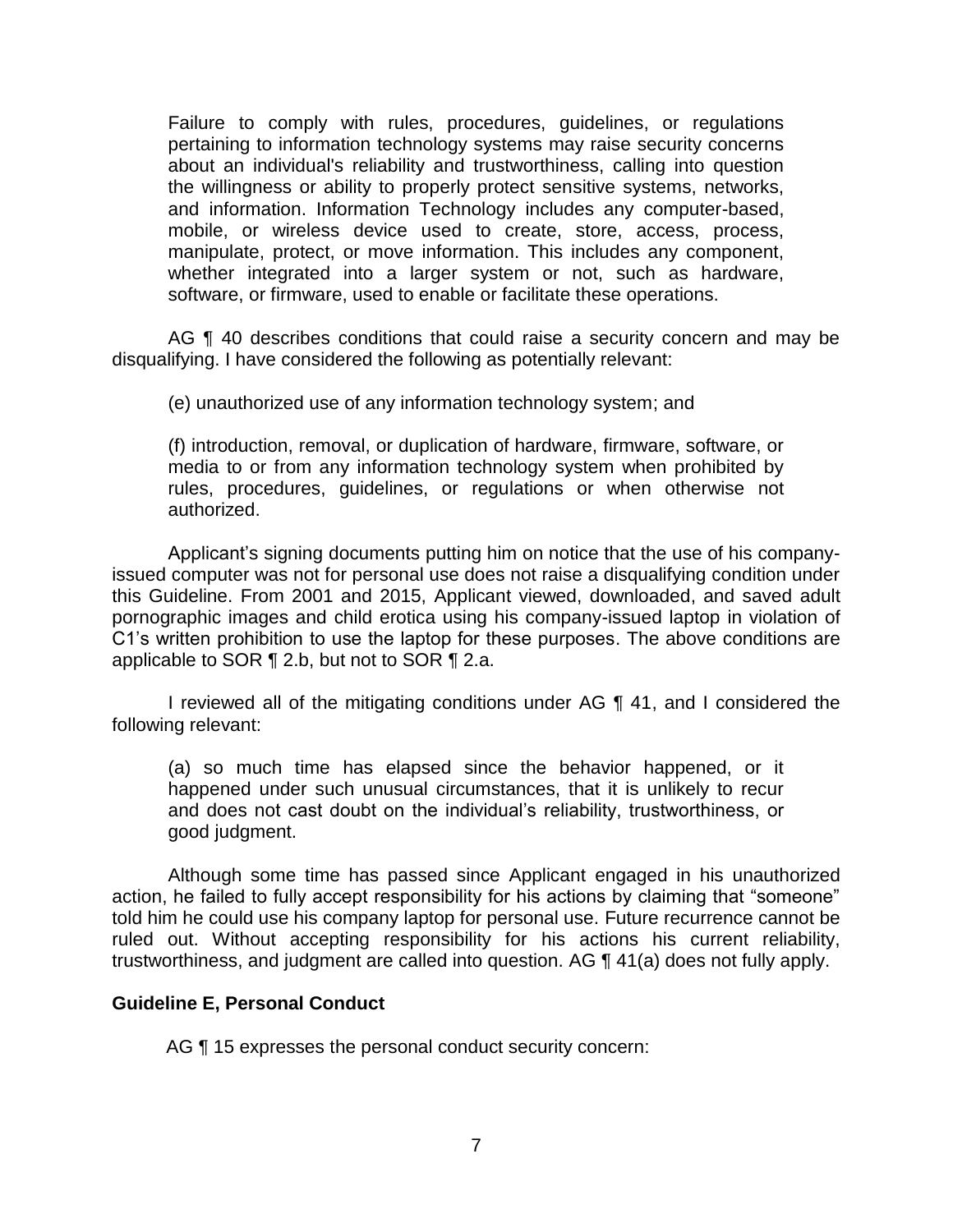Conduct involving questionable judgment, lack of candor, dishonesty, or unwillingness to comply with rules and regulations can raise questions about an individual's reliability, trustworthiness and ability to protect classified or sensitive information. Of special interest is any failure to cooperate or provide truthful and candid answers during national security investigative or adjudicative processes.

AG ¶ 31 describes conditions that could raise a security concern and may be disqualifying in this case. The following are potentially applicable:

(e) personal conduct, or concealment of information about one's conduct, that creates a vulnerability to exploitation, manipulation, or duress by a foreign intelligence entity or other individual or group. Such conduct includes:

(1) engaging in activities which, if known, could affect the person's personal, professional, or community standing; and

 (f) violation of a written or recorded commitment made by the individual to the employer as a condition of employment.

 Applicant's occasions of committing sexual abuse on his 11-year-old stepdaughter demonstrate questionable behavior and raise questions about his reliability, trustworthiness and ability to protect classified information. Likewise, his use of his company-issued laptop to view pornography and child erotica would affect his personal and professional standing. Applicant used his company-issued laptop in violation of the written company policy not to do so. I find the above disqualifying conditions applicable, although SOR ¶¶ 3.a and 3.b essentially allege the same underlying conduct. Because of this, I find for Applicant on SOR ¶ 3.a.

 The guideline also includes conditions that could mitigate security concerns arising from personal conduct. I have considered all of the mitigating conditions under AG ¶ 17 and found the following relevant:

(c) the offense is so minor, or so much time has passed, or the behavior is so infrequent, or it happened under such unique circumstances that it is unlikely to recur and does not cast doubt on the individual's reliability, trustworthiness, or good judgment;

 (d) the individual has acknowledged the behavior and obtained counseling to change the behavior or taken other positive steps to alleviate the stressors, circumstances, or factors that contributed to untrustworthy, unreliable, or other inappropriate behavior, and such behavior is unlikely to recur;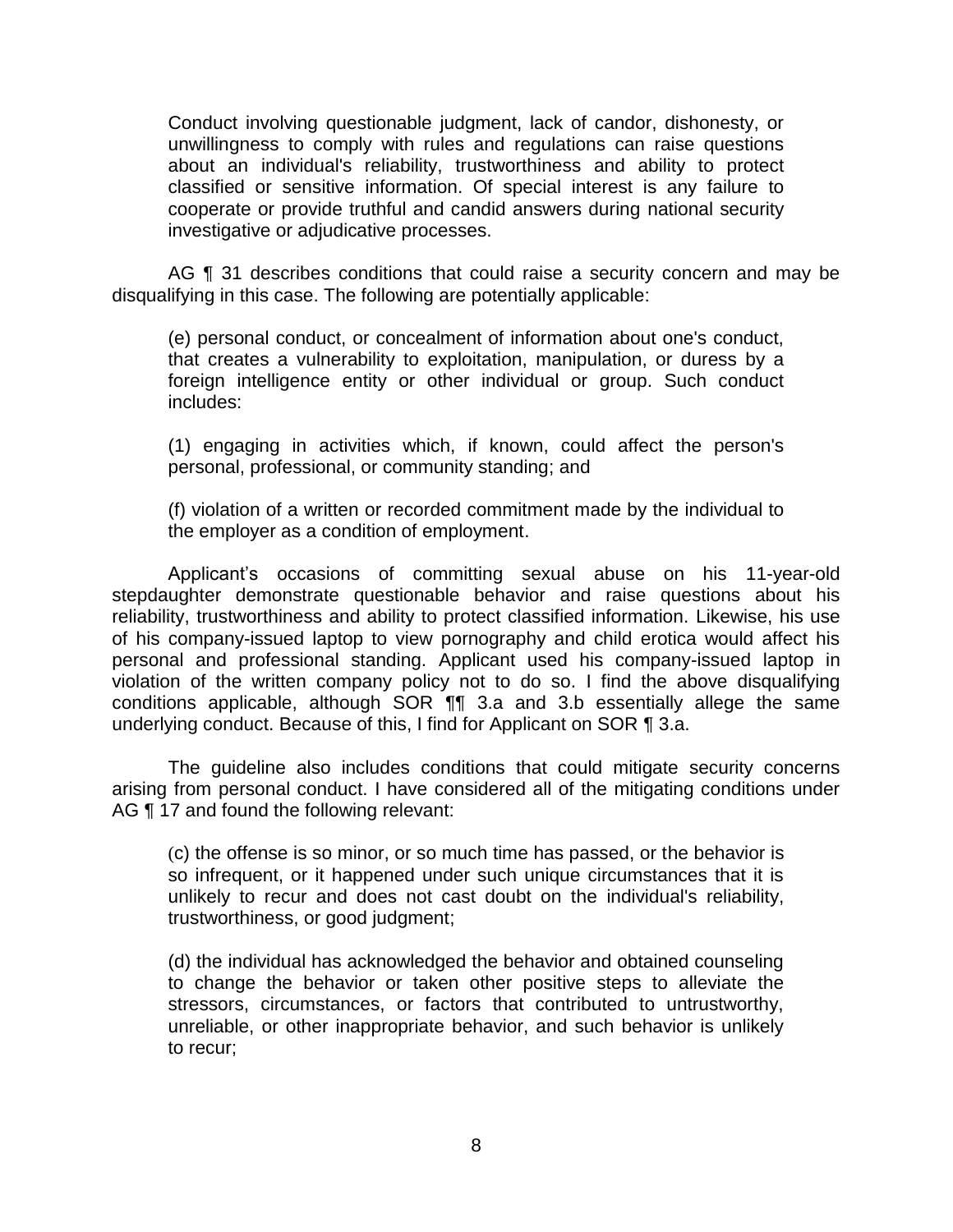(e) the individual has taken positive steps to reduce or eliminate vulnerability to exploitation, manipulation, or duress.

 As stated under the Guideline D analysis above, because of the similarities between Applicant's continuing sexual affixation on pre-teenage girls and his past criminal and employment-ending behavior also involving pre-teenage girls, the passage of time here is not determinant. His actions continue to cast doubt on his reliability, trustworthiness, and good judgment. To some extent he has accepted responsibility for his criminal acts perpetrated on his stepdaughter. He also admitted he used poor judgment using his company-issued laptop (while also claiming he was told by someone—unverified—he could use it for personal use) to download and view pornography and child erotica. He completed court-ordered counseling and he claims he sought counseling through a 12-step program and use of a therapist, but failed to document these activities. AG ¶ 17(c) does not apply, but AG ¶¶ 17(d) and 17(e) have some application.

#### **Whole-Person Concept**

 Under the whole-person concept, the administrative judge must evaluate an applicant's eligibility for a security clearance by considering the totality of the applicant's conduct and all the circumstances. The administrative judge should consider the nine adjudicative process factors listed at AG  $\P$  2(d):

(1) the nature, extent, and seriousness of the conduct; (2) the circumstances surrounding the conduct, to include knowledgeable participation; (3) the frequency and recency of the conduct; (4) the individual's age and maturity at the time of the conduct; (5) the extent to which participation is voluntary; (6) the presence or absence of rehabilitation and other permanent behavioral changes; (7) the motivation for the conduct; (8) the potential for pressure, coercion, exploitation, or duress; and (9) the likelihood of continuation or recurrence.

Under AG ¶ 2(c), the ultimate determination of whether to grant eligibility for a security clearance must be an overall commonsense judgment based upon careful consideration of the guidelines and the whole-person concept.

 I considered the potentially disqualifying and mitigating conditions in light of all the facts and circumstances surrounding this case. I considered Applicant's awards, his removal from the sex offender list, and his lack of criminal charges since 1997. I weighed these factors against his conviction for sexually abusing his stepdaughter, his continuing interest in viewing sexually provocative images of pre-teenagers on his own employment termination for violating company policy regarding computer usage, and his electronic devices.